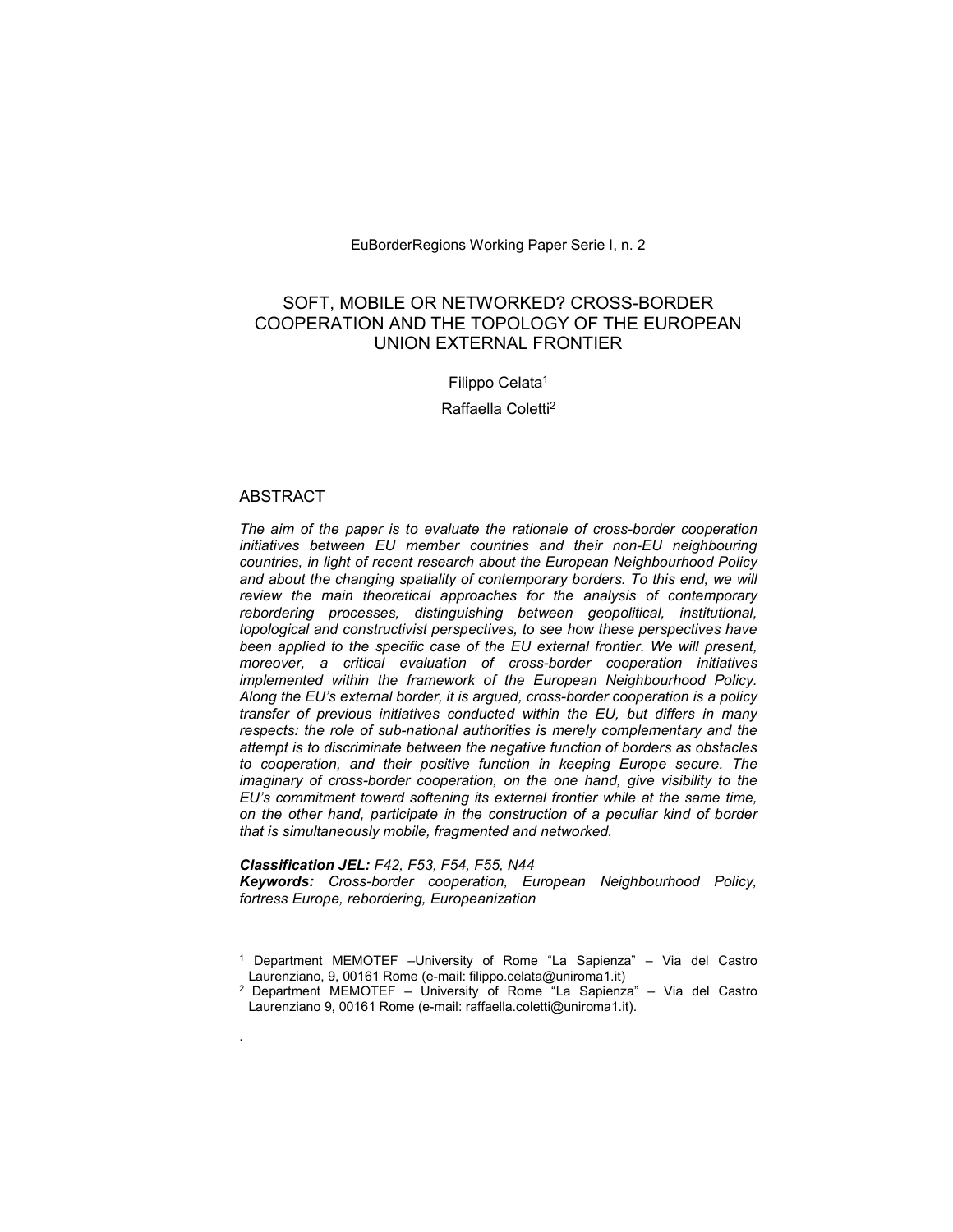## 1. INTRODUCTION

The aim of the paper is to reflect upon the changing spatiality of contemporary political borders, by focusing on the specific case of the European Union external frontier. In order to do so, we will critically evaluate the rationale of cross-border cooperation initiatives between EU member countries and their non-EU neighbouring countries, in the light of the main theoretical perspectives for the analysis of contemporary bordering and rebordering processes, on the one hand, and by offering a review of the literature about the European Neighbourhood Policy on the other.

The cross-border cooperation policy (CBC), in recent years, has captured the attention of many social scientists. The programme was created at the end of the 1980s to weaken the so called 'border effect' among the EU's countries. Since 1994, CBC has been extended to pre-accession countries and since 1996 to Eastern European neighbouring countries. The literature on CBC has shown that cross-border programmes do not simply contribute to transforming borders from fences to bridges; the policy is rather participating in an ongoing rescaling and rebordering of State power in an age of globalization, along with the end of the cold war and the strengthening of European integration. The diffusion of CBC, moreover, has much to do with the rise of regionalism and with the attempts to create a "Europe of regions" based on multi-level governance, allowing sub-national authorities to improve their international projection. In short, CBC can be considered an innovative but only partially effective and even controversial attempt at renovating the meaning and functionality of borders and border regions, both within the EU and – more recently – across the EU's external frontier.

The European Neighbourhood Policy (ENP), on the other hand, has as well captured the attention of political geographers and public policy analysts. A number of criticisms have been highlighted that challenge the effectiveness of the policy. The ENP, it is argued, constitutes a policy transfer that it is hardly adaptable to the EU's external border. It aims at the Europeanization of the neighbourhood, rather then just promoting cooperation, while it does not offer adequate incentives and is internally contradictory.

CBC has been a component of the ENP from the very beginning. Since 2007 (when the programme became operative) 13 initiatives have been launched. Research about the specificities of CBC initiative within the European Neighbourhood Policies is lacking, and this article is an attempt to fill that gap both through a critical review of the existing literature and through a preliminary analysis of key political texts.

A focus on the ENPI CBC may be helpful in dealing with one of the main issues that has been highlighted in the literature: the function of borders within the institutional and discursive strategies that the EU is adopting towards its neighbourhood. Despite good wills - it has been argued - the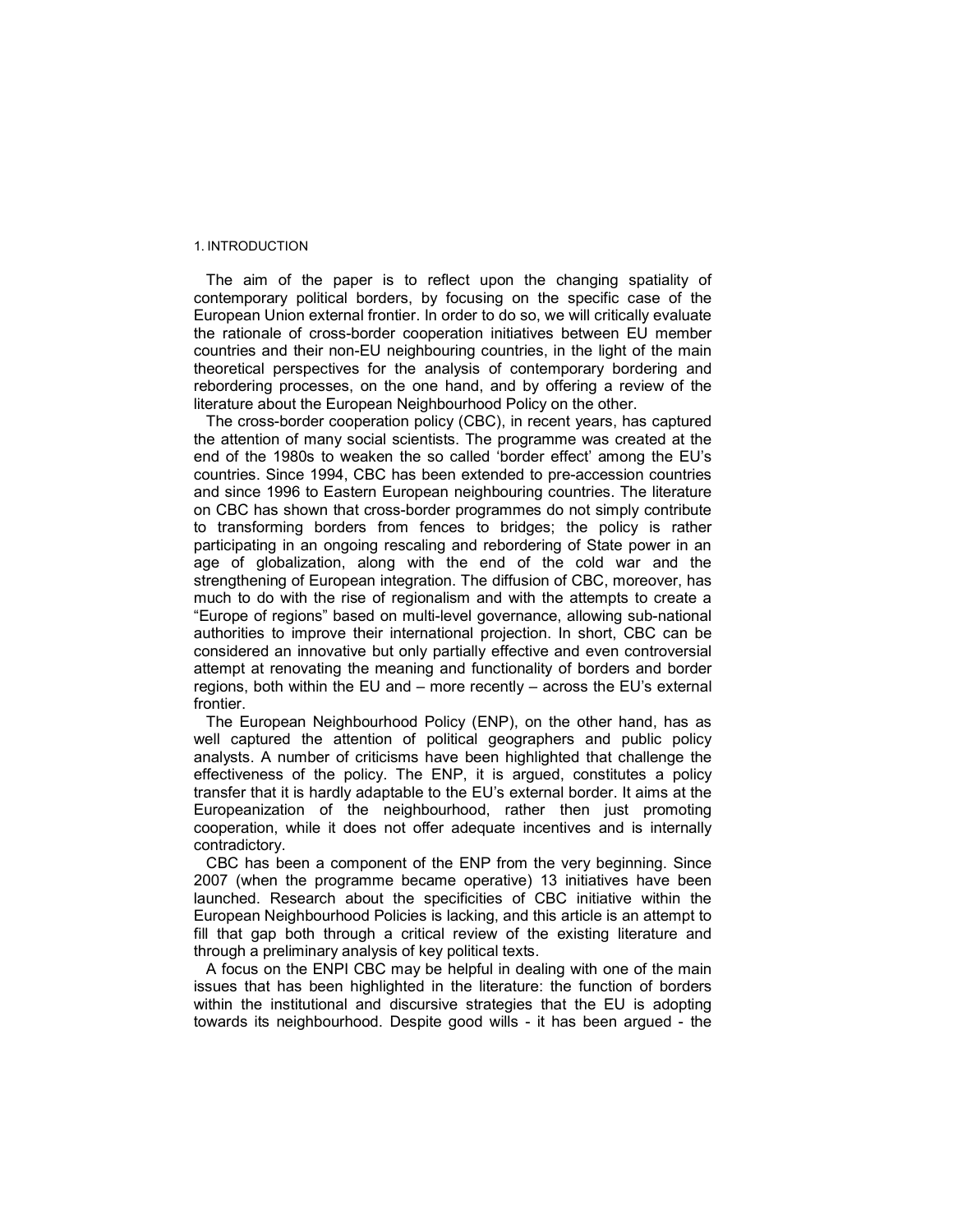ENP results in the strengthening, rather then in the weakening of the EU's external border as it reinforces the same image of the "fortress Europe" that it is trying to oppose.

In the next section, we offer a review of what the main theoretical approaches for investigating the ENP and the transformation of the EU's external border are, distinguishing between geopolitical, institutional, topological and constructivist perspectives, and through a discussion of the concepts of soft borders, mobile borders and networked borders. A summary of the main criticisms regarding the ENP is outlined in section three in order to see - in the later sections - the role that the ENPI CBC is supposed to play in this frame. To understand the material and symbolic function that cross-border cooperation initiatives have along the EU's external frontier, section four is dedicated to the critical analysis of the ENPI CBC Strategy Paper. The final section offers some concluding reflections upon the function of the ENPI CBC in the construction of the European political space and for EU's relations with its neighbouring countries.

## 2. SOFT, MOBILE OR NETWORKED? THEORIES AND PERSPECTIVES ON THE CHANGING SPIATIALITY OF THE EU'S EXTERNAL BORDER

Most of the existing research on the ENP can be said to fall under four different but overlapping perspectives, each adopting a specific conceptualization of borders.

The first is a geopolitical perspective where States are considered the main actors; here, the ENP is investigated in the framework of the foreign policies and of the (conflicting) geopolitical priorities of EU and of its member States (Del Sarto and Schumacher 2005). We may say that, in this frame, borders are conceived as jurisdictional dividing lines and the discussion is mostly based on the distinction between hard and soft borders (Kostadinova 2009, 238), that is complementary to the discussion of hard versus soft power. The hard borders of modernity, it is argued, are becoming more permeable, while military means to secure borders are partially replaced by the soft power of ideologies and political imaginations. European integration is a standing example in this regard (Manners 2002), while at the EU's external border the question is if a "fortress Europe" is emerging and what kind of soft/hard means are put forward to manage EU's relations with its neighbouring countries.

Secondly, we can distinguish an institutional perspective where ENP is analyzed as a form of external governance of the EU, in relation and with the same methodologies that apply to the analysis of other EU policies. Institutionalists do not confine the analysis to the role of States but consider a wider range of actors, both within single institutions (e.g. within the EU), and outside the domain of formal political authorities (e.g. civil society). The ENP, as any other policy, is considered the result of the interaction between governance models - the different logics and power of various actors - and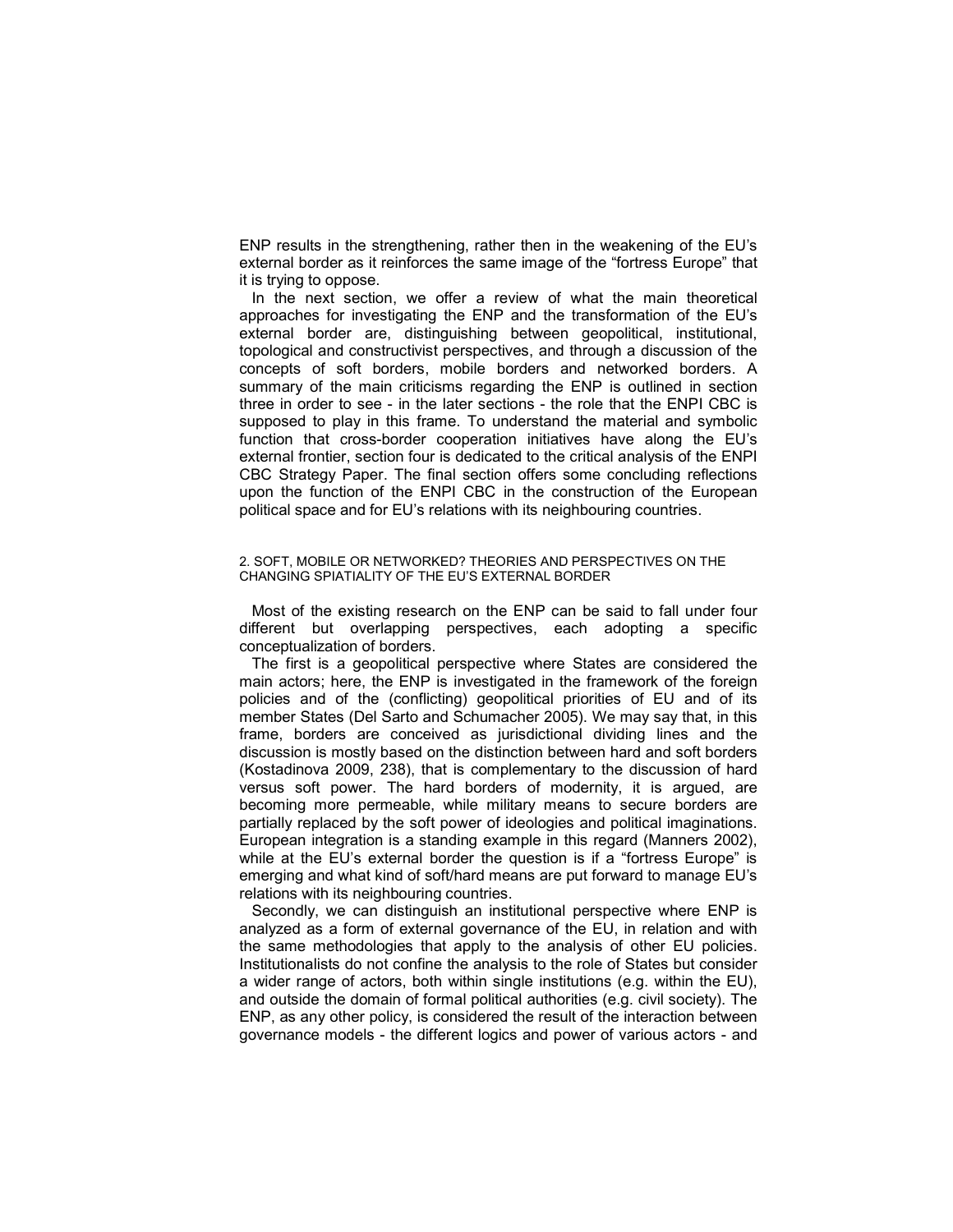organizational/historical antecedents (path-dependency). Europeanization of the neighbourhood is considered to be the main aim of the ENP, to be pursued not through a unitary but a composite and fragmented policy. The border itself is fragmented and networked, as the EU discriminates between different external actors, different policy domains, in order to adopt a strategy of simultaneous inclusion/exclusion, openness/closure, cooperation/control (Berg and Ehin 2006, Walters 2006).

Thirdly, we can distinguish what could be defined as a topological perspective. The changing spatiality of State power implies that borders are not only to be found at the perimeter of national and (even more) of EU territory. National borders are not being replaced by a single, more or less 'hard', EU external border. A border topology is changing both within and outside the EU (Delanty 2006, 192). Non-territorial topologies are supposed to better represent contemporary borders and - among those - networked, fluid and mobile topologies are frequently proposed (Delanty 2006, 183; Axford 2006, 165). The idea of a mobile border, in its simplest version, may refer to the fact that the EU still needs to decide where the external border will definitively lie. The shift toward a networked/mobile border, to give another example, is due to the relocation of border controls away from the borderline and closer to strategic locations, e.g. ports, airports, islands (Walters 2006, Mountz 2011).

The fourth perspective is a social constructivist approach, inspired by post-structuralism, discourse analysis and cultural studies (Kramsch 2006). The focus is on ontology, rather then topology. Constructivists emphasize the social and cultural embeddedness of borders, rather then just their legal and political relevance. Whereas power and norms in traditional international relations scholarship are often seen as antidotes (Diez 2006, 244), constructivists think the opposite: the hard border of military controls and repression goes hand-in-hand with a 'soft' and civilian border that includes normative power (Manners 2002), surveillance, ideologies, biopolitics. The focus is on processes of bordering, rather than on borders per se. "It is not only the politics of delimitation/classification, but also the politics of representation and identity that come into play" (Paasi 2011, 62). Consequently, in terms of spatial imaginaries, borders may be said to be "everywhere" and diffused throughout society, through means of - for example - emotional bordering, technical landscapes of control, ubiquitous and unmediated contacts with the outer world (Balibar 2009, Paasi 2011).

The four perspectives are not necessarily mutually exclusive of one another, but rather overlapping: "borders have symbolic roles in defining the political community; they have functional roles with respect to the internal administration and political control of populations and markets, and they have a geopolitical role in respect of territorial defence" (Delanty 2006, 188).

Such overlapping is evident in the literature about the ENP where, besides differences in methods and in the focus of research, we find a substantial agreement about what the main limits of the policy are, as we will see in the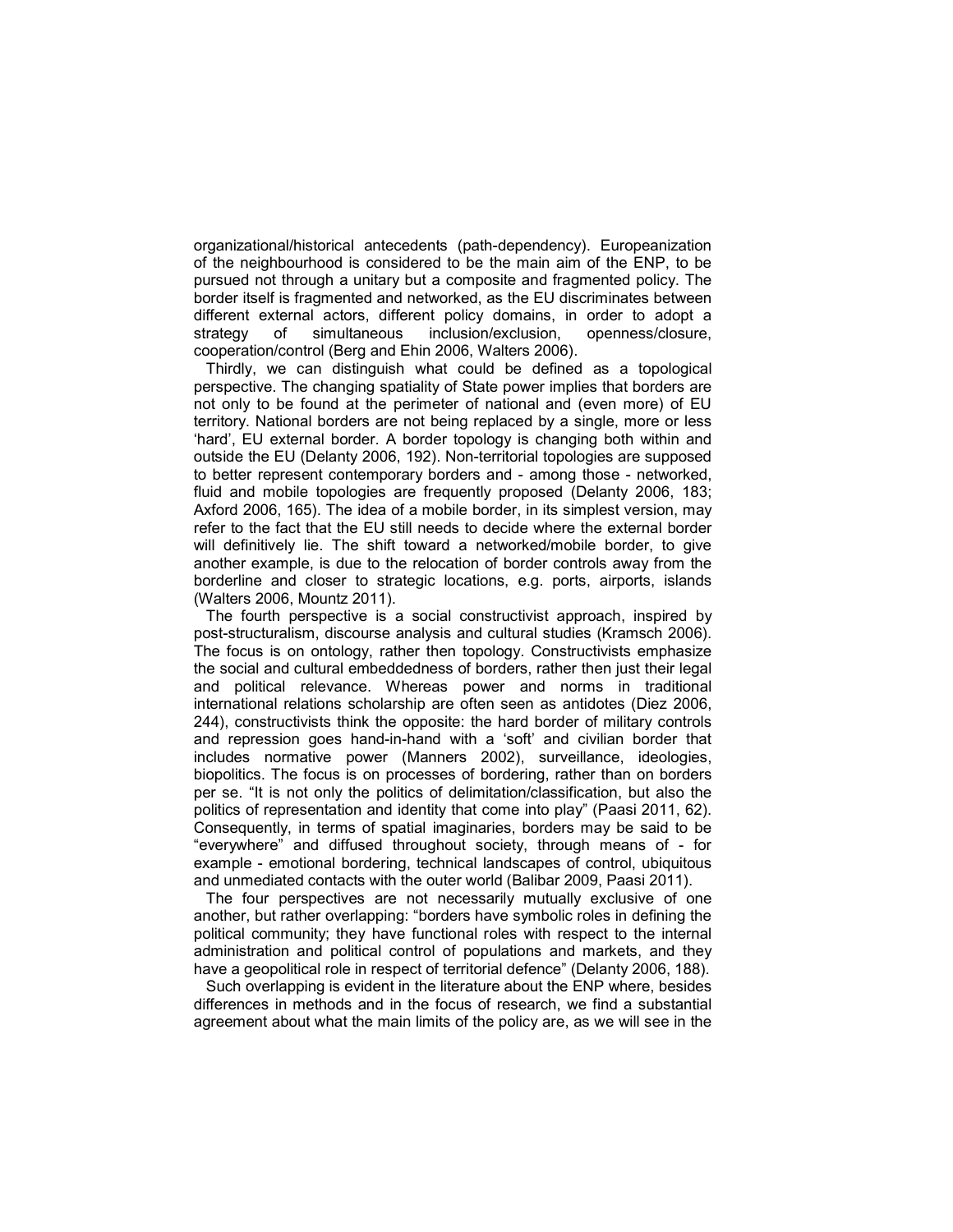next section. According to those studies, ENP is inherently characterized by some tensions that, on the one hand, undermine the effectiveness of the policy while, on the other hand, can help in revealing some of the most intriguing transformations of contemporary borders and border politics.

## 3. CONTRADICTIONS AND PARADOXES IN THE CONSTRUCTION OF THE EUROPEAN NEIGHBOURHOOD

A first criticism to the ENP, mostly highlighted by authors adopting an institutional perspective, is that the ENP is a policy transfer that is hardly adaptable to the specific domain to which it refers. It is well known that the ENP was designed as a response to the EU's enlargement. The "dividing lines" that the ENP should help to avoid are, on the one hand, those resulting from the Schengen Agreement: the ENP should attempt to avoid a freedom of movement within the EU that could be obtained at the expense of strengthening the EU's external border (Beck and Grande 2007, 176). On the other hand, the ENP is a reaction to the enlargement and the "dividing lines" that it is trying to avoid and which are mostly those between Eastern European countries that have become EU members and their non-EU neighbours.

Enlargement not only represents the challenge that ENP wishes to respond to but also serves, somehow, as a "model" for its design. As stated by Zaiotti (2007, 152), "the ENP was not developed with the neighbours in mind"; the policy is "the result of a process in which the EU was primarily concerned with itself" (Del Sarto and Schumacher 2005, 10). There is no doubt whatsoever that the ENP was designed with Eastern Europe in mind and, consequently, it is less adaptable to the specificities of the Mediterranean (Zaiotti 2007).

The consequences are various and bring us to the second main criticism to the ENP: the fact that an "enlargement methodology" (Gawrich et al. 2010) was adopted towards the neighbourhood challenges the effectiveness of the policy as long as, in the case of ENP, the request for the adoption of the *acquis* is not supported nor justified by an enlargement perspective. More generally, the ENP generated a gap between the expectations raised by the policy and the EU's "capacity to deliver" (Cremona and Hillion 2006, 18), both in terms of financial resources and of concrete perspectives for integration. The incentives offered in the ENP framework may therefore be too limited to support domestic drivers for institutional reform (Gawrich et al. 2010). The adoption of the enlargement model, finally, creates ambiguity and false expectations regarding what the final aims of the policy are.

A third frequent criticism of the ENP is that the ring of friendship that it is trying to promote is incoherent with the emphasis on security issues and on 'hard' threats, such as illegal migration and terrorism (Zaiotti 2007, Lynch 2005, Bialasiewicz et al. 2009). Throughout the ENP, EU institutions try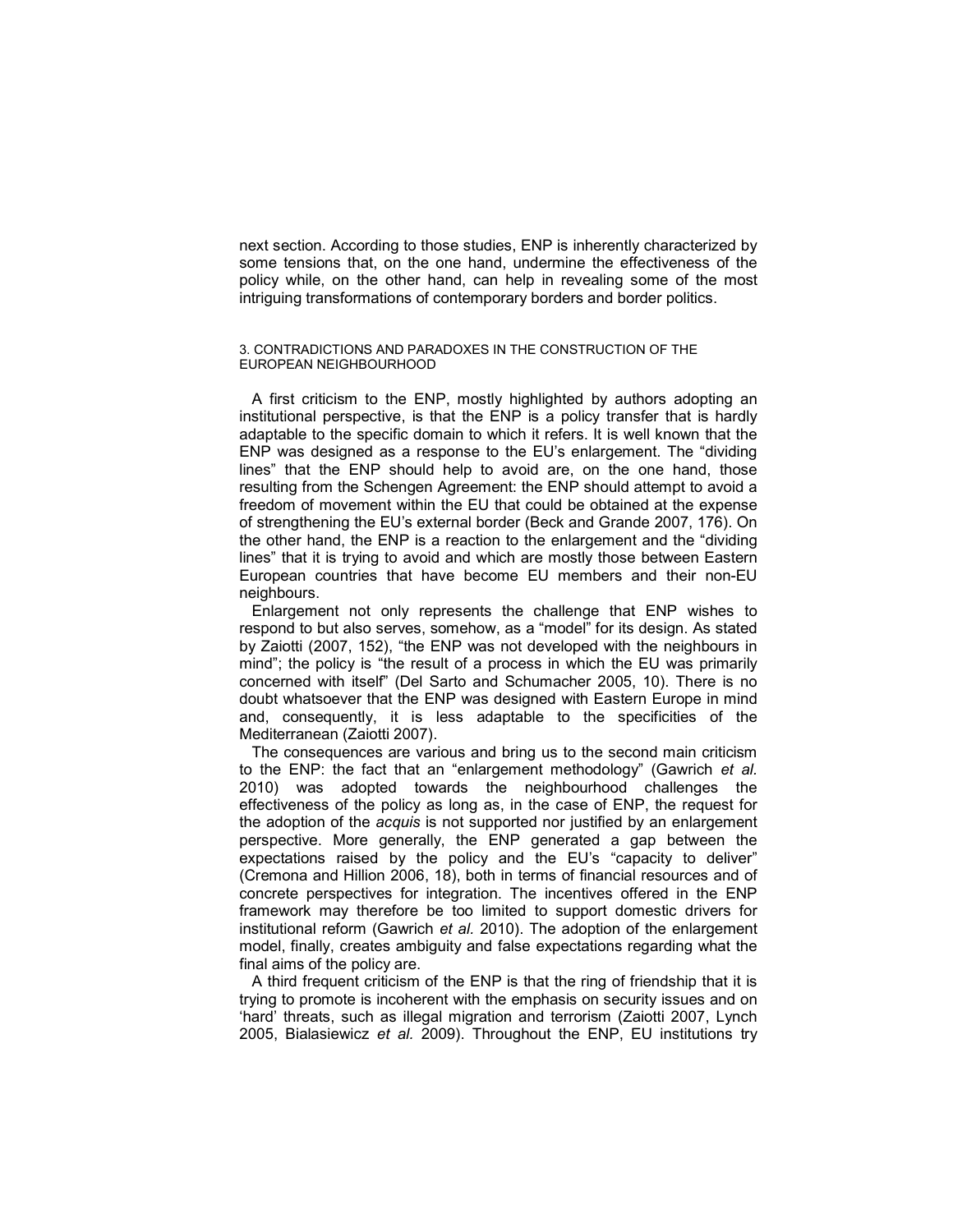hard to balance this emphasis on securitization by prioritizing other dimensions of cooperation - to contrast the image of a fortress Europe with the idea of a borderless Europe - as we will see in the next sections. But it is difficult to deny that the main aim of the EU is to use cooperation and friendship for the securitization of its external border, rather then as a goal in and of itself. The two goals, moreover, are contradictory and create ambiguity in the implementation of the policy (Boedeltje and Van Houtum 2011, 143).

A fourth related criticism is that - despite good will and even throughout those parts of the ENP that emphasize cooperation and friendship - the policy results in strengthening, rather then weakening, of the EU's external border. The narratives that the policy is putting forward are controversial in this regard; such controversy has been described by Kostadinova (2009) as the result of an ambivalence between the attempts to define, on the one hand, the "common values" (e.g. democracy, the rule of law, human rights) on which relations with external partners should be based while, on the other hand, to establish the proper "repertoire of differences" between EU and non-EU countries. Diversity between the EU and its non-EU neighbouring countries is sometimes perceived as an obstacle toward integration, at other times as a rationale for cooperation and much less in terms of something that should be preserved or respected.

The definition of both differences and commonalities ends up reinforcing the perception of a hard border between the EU and the outside world (Kostadinova 2009, 249); a border which is not only political and military, but cultural in the first place (Kostadinova 2009, Dimitrovova 2010, Boedeltje and Van Houtum 2011, Delanty 2006).

Common values that Europe should be sharing with (or exporting to?) its neighbours, are mostly defined in Eurocentric terms. The tendency to impose a 'package' of economic, political and institutional norms, that are considered un-negotiable, is an explicit attempt at the Europeanization of the neighbourhood (Lavenex 2008), and has led some authors to stress the neo-colonial nature of the ENP (Boedeltje and Van Houtum 2011, 131).

We may say that the design of the ENP is influenced, on the one hand, by the colonial past of European countries that forces them to respect the autonomy of their partners. There is, on the other hand, a "colonial present" (Gregory 2004), in that European institutions "continue to think and to act in ways that are dyed in the colors of colonial power" (15). Europeans cannot resist considering their values as universal, superior, something that most neighbours still do not possess but need to, in order to access the benefits of the ENP, and that they will probably possess in the future - with the help of the EU - through modernization, institutional reforms and economic development.

The discourse of common values, "is structured in such a way that the neighbours are the subjects of the ENP policy rather than partners" (Dimitrovova 2010, 477). Diez defined this ambivalence as the "normative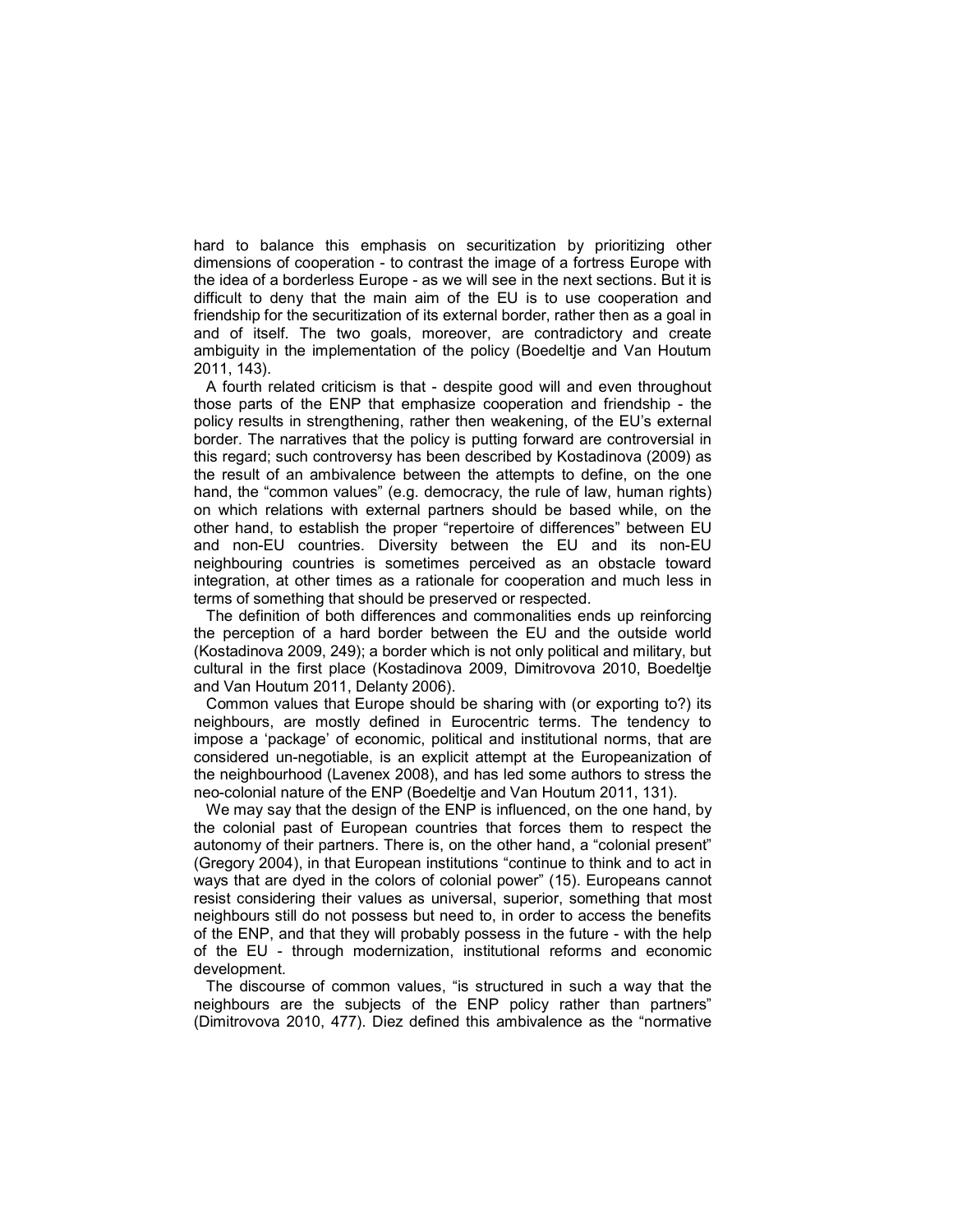power paradox" (2006): the tendency to elevate Europeans' values as universally good thus reinforcing the border between the EU and the outside world. "The ENP on the one hand creates an image of an inferior neighbour that urgently needs to move towards European standards and on the other hand produces a speech politics of mutuality and dialogue" (Boedeltje and Van Houtum 2011, 130). "Both the content and form of the initiative reinforce the asymmetry characterizing the two sides" (Zaiotti 2007, 151). "The approach is dominative, rather then universalistic or cosmopolitan" (Barbé et al. 2009, 379).

The ENP, moreover, as well as the strategies of European countries toward their neighbours, are contradictory in this regard. This is the fifth main criticism to the ENP: although democracy and human rights are the first priority in the ENP Action Plans, it is hard to say that they are the most important priority. Energy resources or strategic interests, for example, are usually more important (Dimitrovova 2010, 479). The same applies to the issue of migration control. Readmission agreements are, in some cases, included in the ENP Action Plans (Smith, 2005) and, according to many authors (Fekete 2005, Peers and Rogers 2006), they imply violations of the same human rights that the ENP is supposed to promote.

The EU, moreover, as argued earlier, is not only unable to directly impose good governance to its neighbourhood, but does not offer the proper indirect incentives - e.g. funding, conditionality<sup>1</sup> - for neighbours to voluntarily do so. There is the impression that values themselves, as stated once by Ferrero-Waldner (cited by Boedeltje and Van Houtum 2011, 136), should constitute the "weapons" for pushing neighbours to achieve the requirements of the ENP and to adopt the norms of liberal democracies.

The 'soft power' that the EU is adopting towards its neighbors seems to be too soft indeed. A confirmation of most of these criticisms is that the ENP infrastructure - and EU institutions more generally - have proven to be unable to cope with the challenges of unexpected changes in Arab countries.

The Arab revolutions, moreover, have shown what the risk of having governments, rather then countries, as political partners is. Another criticism of the ENP is indeed the overwhelming role of central political authorities of neighbouring countries with respect to, for example, sub-national authorities or the civil society (O'Dowd and Dimitrovova 2011, Scott and Liikanen 2011, Scott 2011). A review of the ENP is currently undergoing and, according to the Joint Communication of 25 May 2011, "A new response to a changing neighbourhood", the role of civil society should increase in the future.

The Arab revolution has shown that democratization is a rather complex process and that we still need to learn how to deal with it through soft means and pro-actively, rather than through the 'hard' power of military

 $\overline{a}$ 

<sup>&</sup>lt;sup>1</sup> For a discussion on the role of conditionality within the ENP, see: Kelley 2006;

Cremona and Hillion 2006, Boedeltje and Van Houtum 2011, Kramsch, 2011.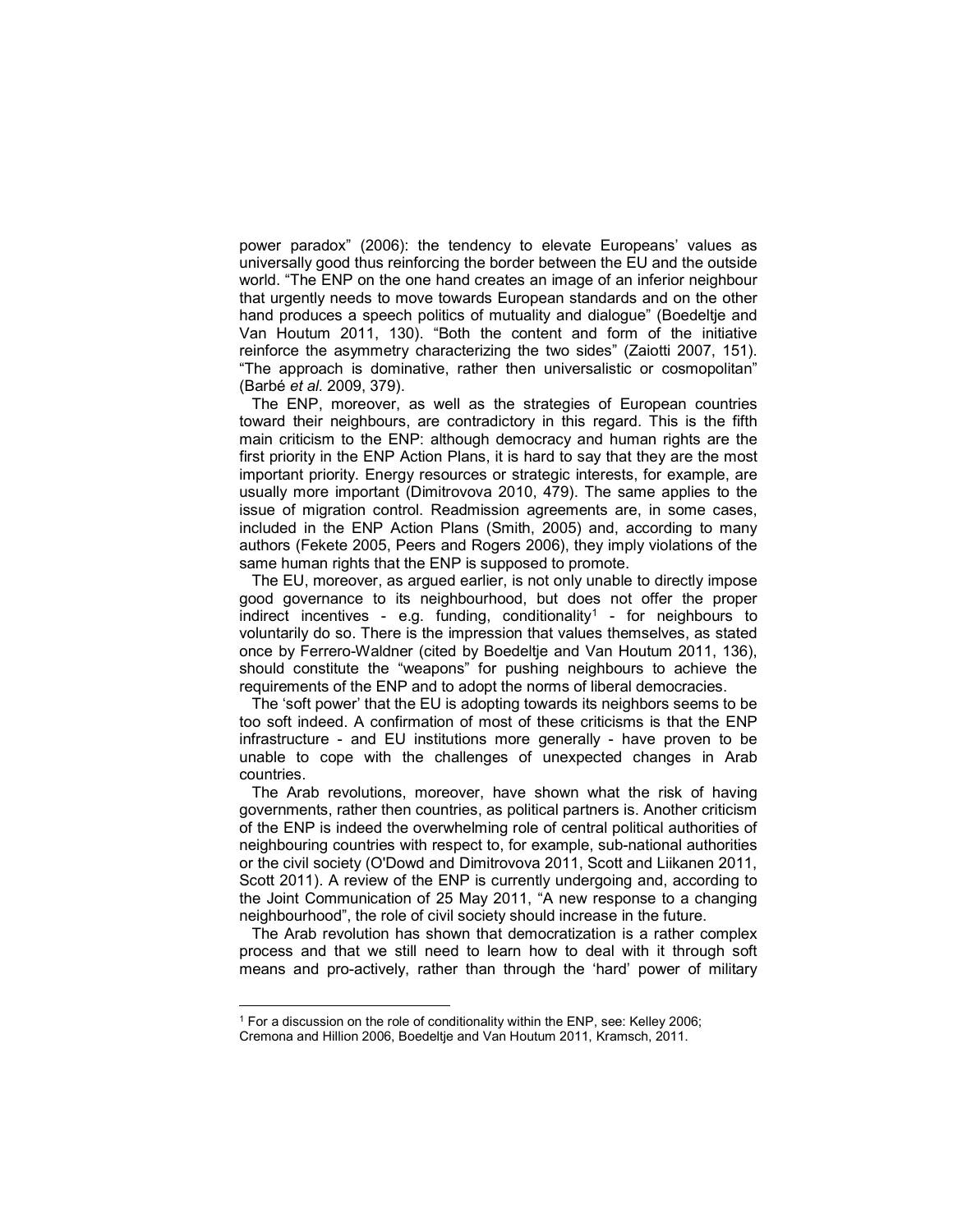intervention. Not surprisingly then, although protesters in the Arab countries fight for the same democratic ideals that the ENP is trying to promote, they are very sceptical with respect to the commitment of European countries in this regard. They fight for our 'common values', but are sceptical toward our 'common politics', and perceive Europe as a controversial ally in this regard.

## 4. THE NARRATIVE FUNCTIONS OF CROSS-BORDER COOPERATION IN THE CONSTRUCTION OF THE EUROPEAN NEIGHBOURHOOD

Given the above mentioned limits of the ENP, and the crucial role that borders and bordering processes assume within the policy, what is the function of the ENPI CBC, the cross-border cooperation component within the ENP?

The ENPI CBC draws its main orientations and narratives from the two policy domains from which it origins: on the one hand, the ENP and, on the other hand, the previous CBC initiatives.

If the ENP has been criticized for being a policy transfer, as reported in the previous section, we may say that the ENPI CBC is a policy transfer within a policy transfer. Cross-border policies were first put in place with the aim of managing EU internal borders and, even in that domain, the Interreg programme was an adaptation (or transfer) of a model that developed from the bottom-up along the German border at the end of the 1950s. The model has been appropriated, more recently, by European institutions for its potential impact on the local development of border regions and for the construction of a borderless "Europe of regions" (Leitner 2004, Perkmann and Sum 2002, Perkmann 2007, Popescu 2008).

Being a policy transfer, per se, is not necessarily negative. Problems arise when the originating model does not fit with the specificities of the context to which it is applied, and when there is no proper attempt to acknowledge differences and to provide adaptations.

If we look at the texts, we see that the ENPI CBC is strongly influenced by what Kostadinova (2009) defined as the "language of integration": the idea that cooperation across the EU's external frontier should go hand-in-hand with the softening of borders, while promoting a common and integrated strategy toward sustainable development. The aims of "integrated and sustainable development" and "harmonious territorial integration", that are typical in CBC programmes within the EU, are transposed to the ENPI CBC. Concepts like the "isolation of border regions" (EC 2007, 24)<sup>2</sup> - indicating the marginality and peripheral status that border regions have in their respective countries - or the relevance of borderlands in terms of geographical extension and population (7), are recalled in the strategy

 $\overline{a}$ 

 $2$  Unless otherwise indicated, this and all the following quotations are extracted from: ENPI. Cross Border Cooperation. Strategy Paper 2007-2013. The page number is indicated in brackets.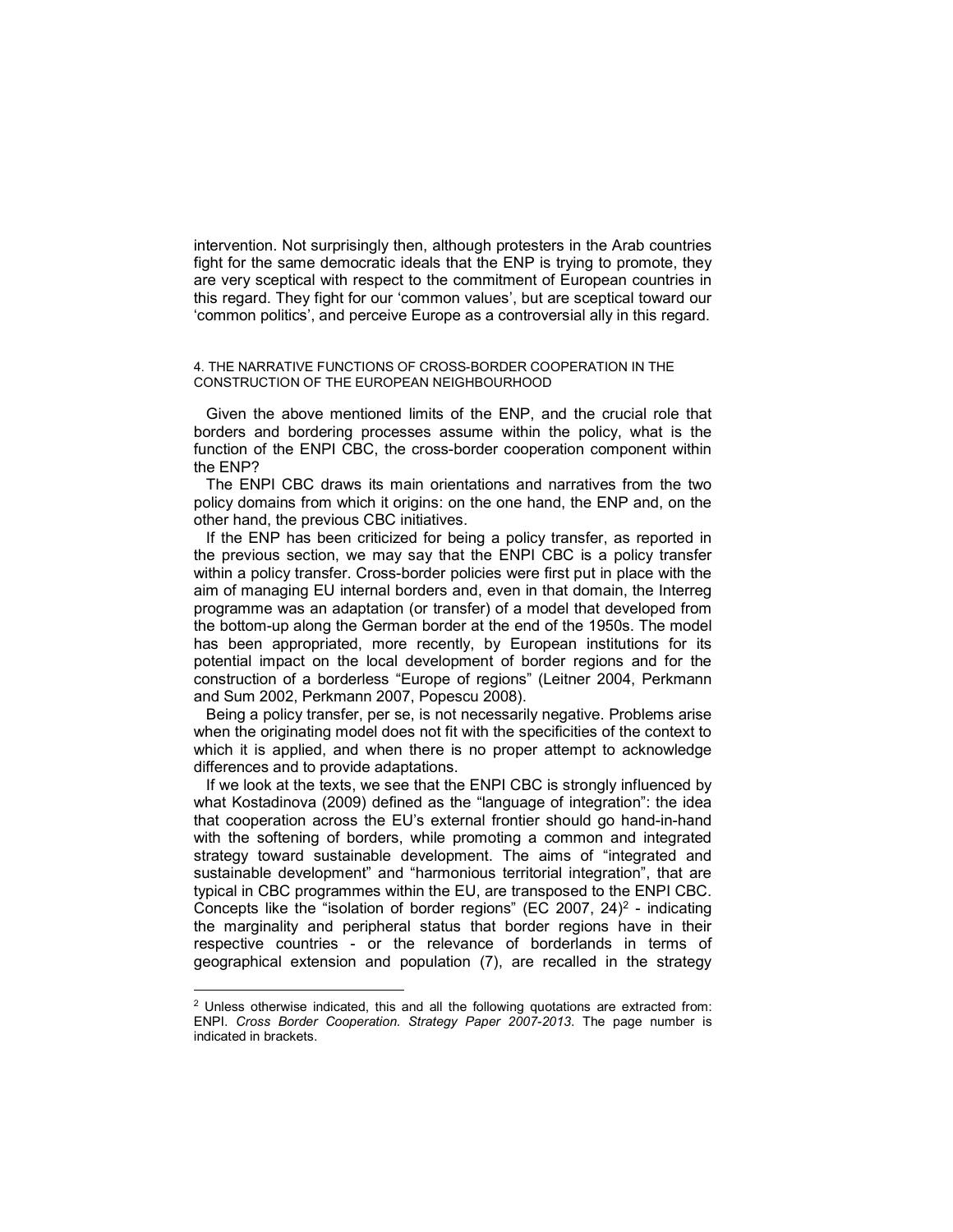paper and are typical arguments by which the EU justifies an increasing attention to the specific needs of border regions within member countries.

The insertion of a CBC component within the ENP is justified in order "to remove obstacles to effective cross-border cooperation along the external borders of the European Union" (7). The imaginary of borders is therefore similar the one proposed by Jean Monnet (Walters 2006, 155), interpreting borders as 'artificial' divisions and 'obstacles' that prevent the development of cross-border relations that would otherwise flourish given the 'natural' integration of borderlands.

At the same time, the CBC component within the ENP assumes the same objectives of the ENP: to promote prosperity and good neighbourhood; to decrease differences in living standards across borders; to share common values and to address common challenges; to avoid the creation of new dividing lines, both material and symbolic, that may arise from the EU's enlargement.

A key objective of the EU in general and of the ENP is to enhance the EU's relations with its neighbours on the basis of shared values and provide opportunities to share the benefits of the EU enlargement, while help avoid any sense of exclusion which might have arisen from the latter (8).

Enlargement, in this frame, is considered both a challenge and an opportunity. The aim is:

To address the challenges and opportunities following on EU enlargement or otherwise arising from the proximity between regions across our land and sea borders (5).

Proximity is another key term: proximity to the EU is a crucial element in the definition of a European neighbourhood that deserves specific attention and resources. It is crucial as well, although at a different scale, in the creation of cross-border regions. Proximity is defined as something that both emphasizes differences ("differences in living standards across the borders") and offers opportunities for cooperation that should help to reduce those differences.

The reworking of the EU's external border, as stated in the previous section, is a crucial narrative and justification for the ENP. Consequently, the insertion of a CBC component is coherent and fits with the ENP very well. On the other hand, the ENPI CBC suffers from the same limitations of the ENP, while most of the controversies that we referred to in the previous section, are even more evident.

The first tension is the potential contradiction between, on the one hand, the aim to promote economic development and to address common challenges while, on the other hand, to create "efficient and secure borders". The idea is that the same aim which the CBC has between member countries (decentralized cooperation and economic development), can "best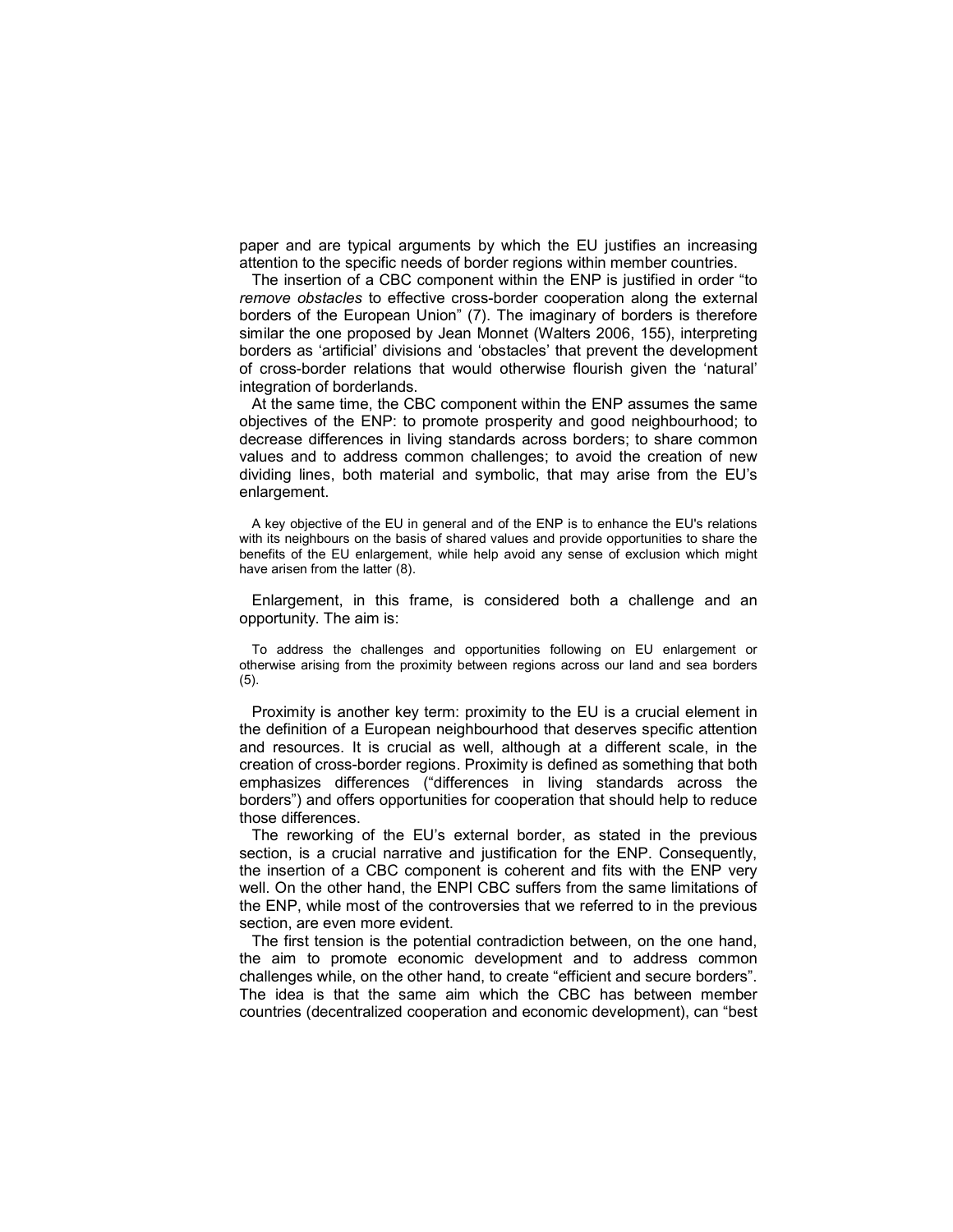be achieved by combining external policy objectives with environmentally sustainable economic and social cohesion"<sup>3</sup>.

We have already referred to this controversy in section two. The contradiction, in this case, is even more evident given that CBC is explicitly designed to increase the permeability of borders and emphasizes the commitment of the EU to the ideal of open borders (Axford 2006, 172).

As argued before, the representation of borders between EU and its neighbours is, on the one hand, similar to the one proposed in the CBC programmes within the EU where - following Monnet - borders have always had an exclusively negative connotation. On the other hand, and more precisely, the attempt here is to discriminate between the negative function of borders as obstacles to cooperation and economic exchange, and their positive function of keeping Europe secure and protected (Walters 2006, 155):

An integrated and harmonious regional development across the EU border is particularly important in a situation characterized by different rates of economic development, high income disparities and different demographic dynamics. Joint development strategies may help in addressing these disparities and assist in dealing with their most visible effects, such as the increase in legal and illegal, temporary and permanent migration flows, as well as with organised crime (10).

The above mention statement, moreover, shows that the link between the aim of promoting economic development and the aim of securing the border is identified in the fact that the former is a drive toward the latter, thus revealing what is considered the ultimate goal of the programme.

Another tension, also evident in the above mentioned statement, is between the narrative of differences and the narrative of common values, as pointed out by Kostadinova (2009) in relation to the whole ENP (see section three). Having a border in common, border regions (like countries) are not only supposed to face the same challenges, but they should also share the same values and priorities.

To support the perspective of "common values", the ENPI CBC assumes the same narratives of CBC programmes among member countries, representing regions across the EU's external border as having a common cultural and historical heritage:

Another essential characteristic to take into account in the context of CBC is the deepseated and long-standing historical and cultural links which have been established over the centuries across what are today the external borders of the European Union. The border region in these areas often have a long common history (8).

This is not necessarily untrue, but it surely does not apply to the EU's entire external border. A border that, moreover, has been ridden with

 $\overline{a}$ 

<sup>&</sup>lt;sup>3</sup> Regulation (EC) No 1638/2006 of the European Parliament and of the Council of 24 October 2006, p. 2.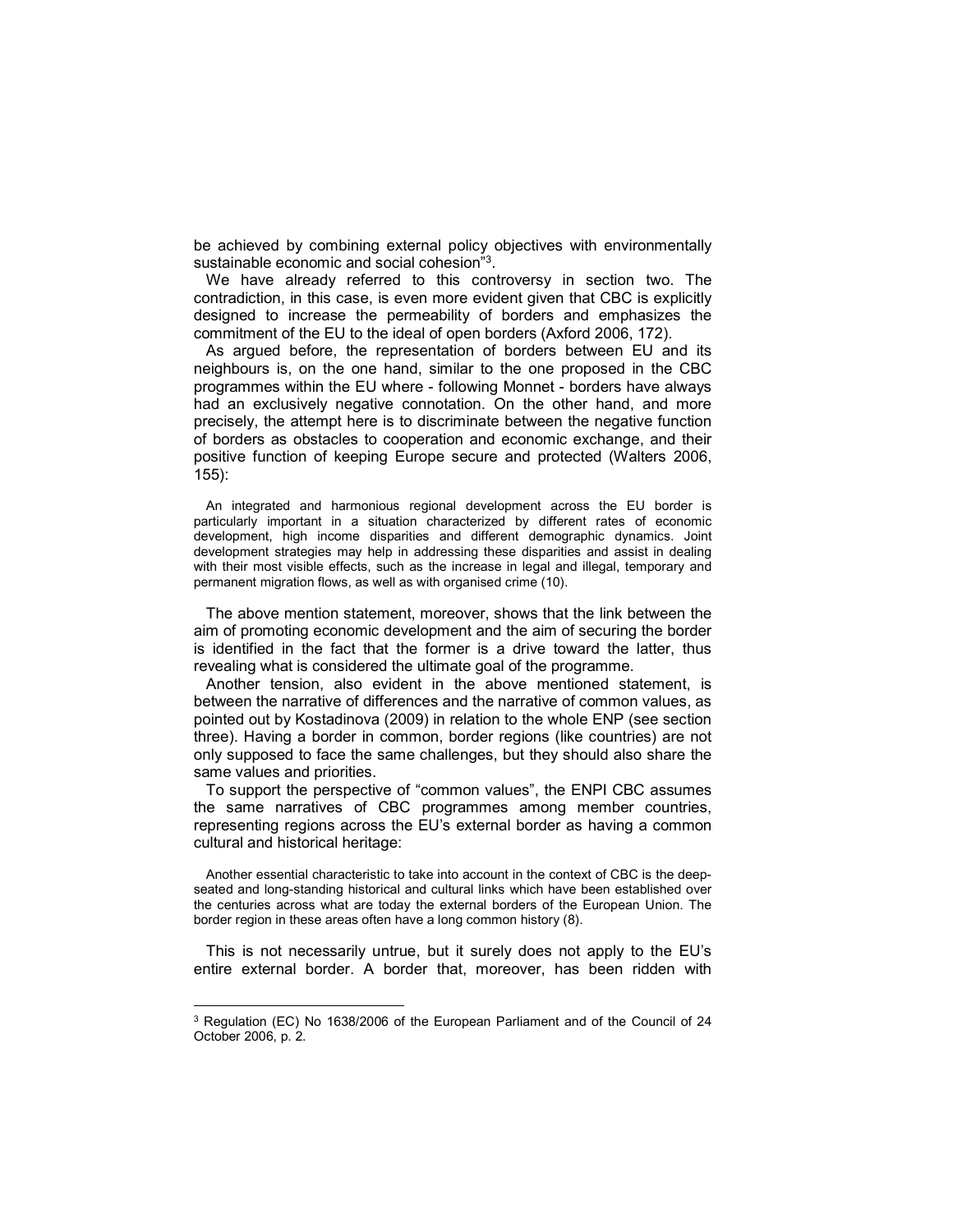conflicts and divisions. Besides the insistence on common history and friendly relations across the borders, the documents indeed offer a variety of references to what can be defined as the "repertoire of difference" (Kostadinova 2009). In line with the ENP narratives, differences are almost exclusively identified between who's 'in' and who is 'out' the EU. Although substantial differences among neighbouring countries are recognized especially between Eastern and Southern partners (7-9) - the concept of "common challenges" allows the whole neighbourhood to be dealt with in a rather unified and homogenous manner; this is parallel to the need of applying a single strategy to a variety of different contexts:

Notwithstanding the substantial differences which characterise the different regions on the EU's Eastern and Southern borders, a number of common challenges can be identified: issues such as regional development, the environment, public health and organised crime are of particular importance in a transboundary context, as is the question of ensuring efficient and secure borders (9).

Another key issue that derives from the application of the CBC model to the EU's external frontier is the role that sub-national authorities are supposed to play. CBC within the EU was not only aimed at promoting a "borderless Europe", but also at strengthening the role of local and regional authorities, contributing to the constitution of a "Europe of Regions" and to the promotion of the multi-level governance. In the framework of the ENP, the CBC component may potentially produce an intermediate scale of intervention which is in-between multilateral and bilateral approaches to the management of relations with neighbouring countries. It may consequently offer a response to the criticism mentioned in section three, regarding the overwhelming role of national authorities in the ENP.

The ENPI CBC does in fact stress the relevance of regions and local authorities in the implementation of CBC initiatives:

The local partners will be the key actors in the programme, and will be jointly responsible for establishing the priorities of the programme (17).

Local and regional authorities in the border regions have been shown to be enthusiastic in working together in addressing common opportunities and challenges. A bottom-up approach, with full local ownership, is essential, as seen under especially the Interreg programmes (14).

The effective involvement of sub-national authorities, however, is difficult to achieve, and is not justified by the perspective that local and regional authorities will have to manage EU projects and funds, as is the case for new member countries. Most neighbouring countries, moreover, have a highly centralized political system and sub-national authorities do not have any previous experience in any sort of decentralized cooperation.

The main challenge in this regard is identified by the EU as a risk that subnational partners will lack the willingness or the capacity to properly cooperate with their European counter-parts (25):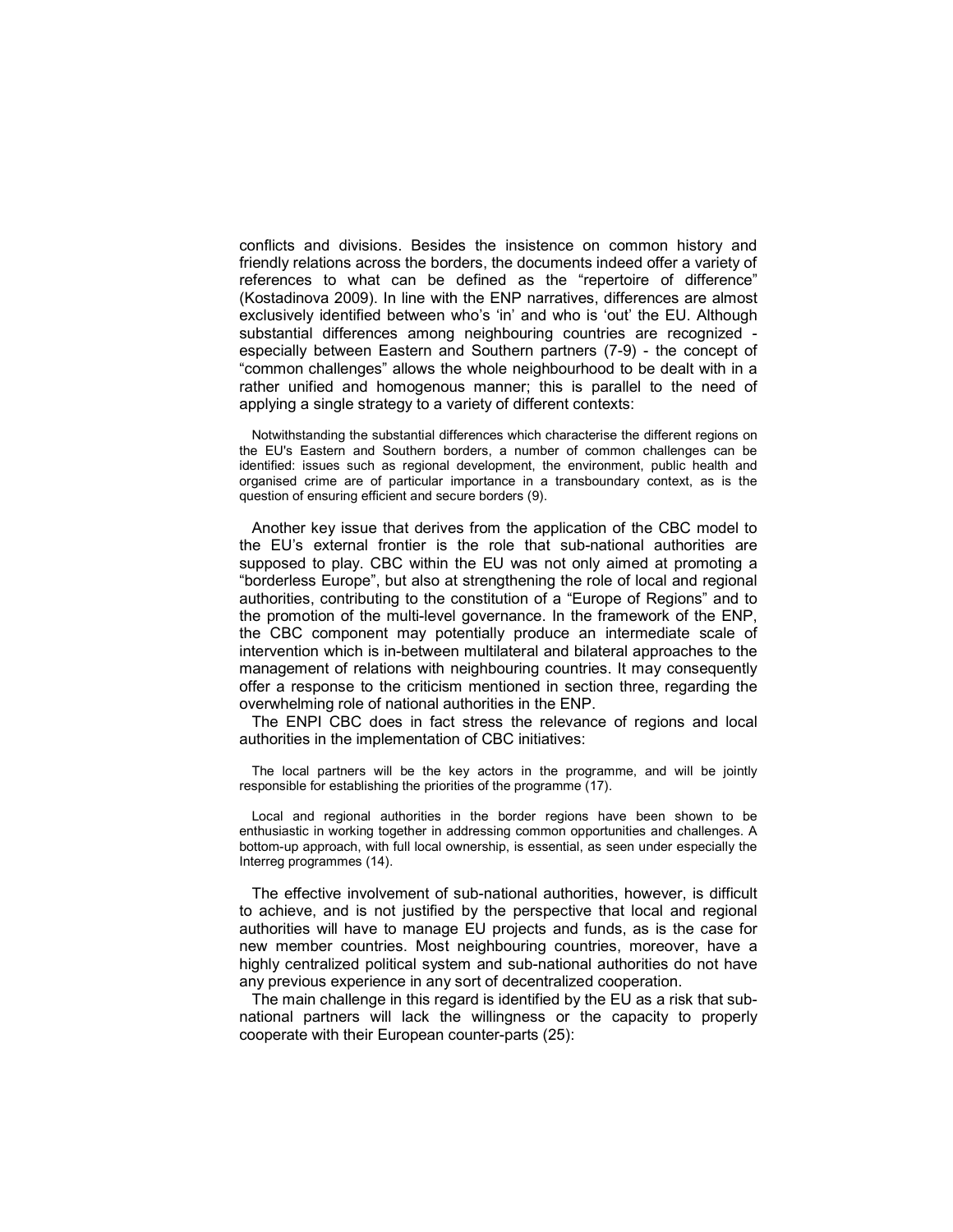The new possibilities offered by ENPI will change this situation dramatically, but the local partners will also need time to become fully familiar with this new way of working  $(14).$ 

The difficulties in involving subnational authorities is not, however, a merely technical problem nor only due to the lack of institutional capacity; it is also and more properly identified as an inherently political problem due to the weakness of regional and local public authorities in neighbouring countries. However, this problem is supposed to be a responsibility of neighbouring countries, to be addressed at the national level:

In this context, questions of local government reform are of particular importance, and are often part of national reform agendas as reflected in the ENP Action Plan (6).

The empowerment of sub-national authorities is indeed part of the "good governance" model that the EU is trying to promote in its partner countries or, in other words, an essential component in the Europeanization of the neighbourhood. The incentives in this regard, however - as stated in the previous section - are by far insufficient.

An additional controversy in this regard - that is also, but to a lesser extent, evident within the EU - is that the management of borders is a national responsibility. The role of the central States is dominant.

In short, the Strategy Papers identify central governments as the key actors for the implementation of the ENPI CBC, while the role of local and regional authorities is considered "complementary":

Many of these issues are being addressed in our bilateral cooperation with partner countries, but CBC at the regional and local level still has an important complementary role to play (…); a close cooperation at the local and regional level (…) on both sides of the EU's external borders will be a valuable complement to cooperation at national level (…); in many respects this requires close cooperation at the national level (10).

CBC initiatives, indeed, can work as well (and they often do) when the involvement of subnational authorities is marginal, and the role of national governments is crucial; although this severely reduces the significance of the programme.

To conclude, as has already happened in the application of CBC within the EU (Perkmann 2007), the logic of the programme might be effective in areas that are already strongly interconnected - for example along the Romania-Ukraine-Moldova border (Popescu 2008) - where a tradition of cooperation has already been established, where an efficient meso-regional framework might encompass single initiatives and where the proper participation of sub-national authorities is possible. The policy, on the other hand, provides insufficient incentives and an inadequate policy framework for other areas to establish proper cooperation initiatives.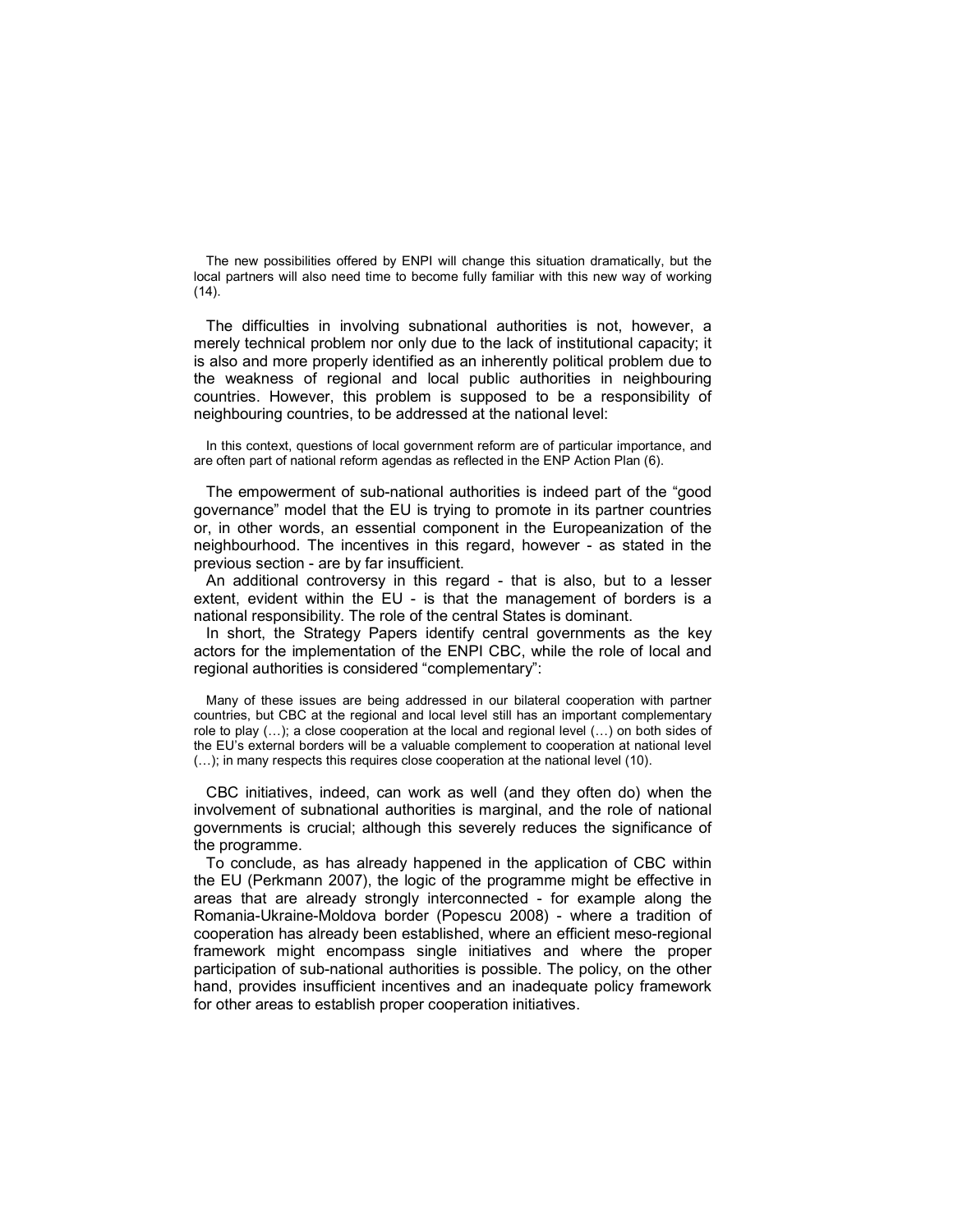## 5. SOFT, MOBILE OR NETWORKED? CROSS-BORDER COOPERATION AND THE EU'S EXTERNAL BORDER

The question of borders within the ENP is crucial in many respects, and this is why the ENPI CBC necessitates closer scrutiny, as we have attempted to outline in this article. The ENP on the whole has much to do with the bordering of the EU, as long as the same identification of which countries should be included or excluded from the ENP is a (temporary) decision about where the border between the EU and the outside world lies (Dimitrovova 2010, Bialasiewicz et al. 2009).

This, and other criticisms that we have mentioned in previous sections, has led many authors to stress that the ENP is, to a large extent, "a bordering and not a cross-bordering policy" (Boedeltdje and Van Houtum 2011, 124): the ENP reinforces the same image of the "fortress Europe" that it is trying to oppose.

We think that such an evaluation is pertinent within a discussion based on the distinction between hard and soft borders, while the crucial issue is rather what kind of border is in the making – a border that may be hard and soft at the same time.

The ENP is an attempt to transform both the meaning and the materiality of the EU's external border in a manner that cannot be properly captured by reference to a single topology.

What is the role of the CBC component in this frame? The representation and visualization of cross-border initiatives is certainly an attempt to subvert the idea of a fortress Europe. More precisely, the geographical imaginary of CBC gives visibility to the EU's commitment toward softening its external border, while at the same time produces a peculiar kind of border that is simultaneously mobile, fragmented and networked. CBC contributes to the definition of a complex and multilayered 'border regime' that includes the juxtaposition of different institutions, actors and policies, instead of the adoption of a single and univocal representation of the EU's external border.

The EU's strategies toward non-EU countries, more precisely, have been said to materialize in a logic of "concentric circles" (Moisio 2007, Zielonka 2006): the EU, pre-accession countries, neighbouring countries and – among those – a distinction between good and bad partners, which is projecting a sort of 'soft' (or 'mobile') path toward closer integration with the EU, and which is opposed to the 'hard' lines that other EU policies are putting forward (e.g. Schengen). The logic of CBC, in this frame, may be said to both represent a space in-between and to cut through those concentric circles.

CBC is therefore proposing the imaginary of a fragmented and mobile external border of the EU: as long as some areas are more integrated and cooperative than others, through CBC they should have the possibility to strengthen their relations further and to provide an example for other areas to follow.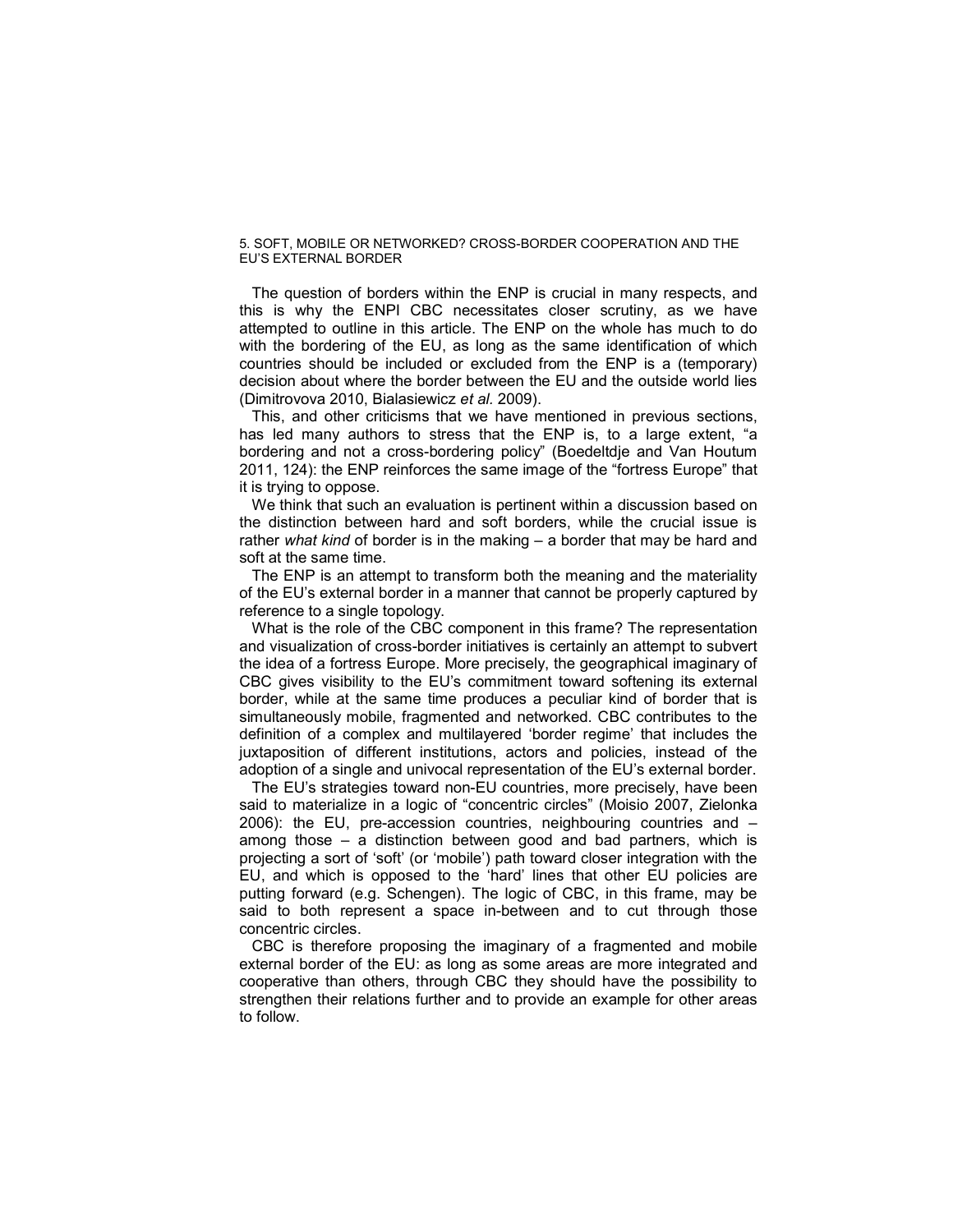Through the reference to cross-border 'regions', and through the image of cooperative 'networks' of cross-border governance, the ENPI CBC may also be said to propose the constitution of a networked border. External regions and actors, while being formally excluded from full membership, have the possibility of being included in a networked political arena with 'fuzzy borders' (Lavenex 2004, 681).

Throughout the ENPI CBC, consequently, the EU seems to be trying to replicate the integration model that it applies within its borders. While for many authors - according to the policy transfer argument - this is one of the main limits of the policy, we think that this is rather the policy's ultimate goal and that it is coherent with the Europeanization strategy that the EU is pursuing both within and beyond its borders.

The diffusion of CBC initiatives at the EU's external border, toward preaccession countries in particular, has always been - inter alias - a means of transferring, to the EU's external partners, the institutional management model adopted within the EU. The ENPI CBC tries to replicate this strategy in neighbouring countries, through (selective) Europeanization and through the promotion of the same imaginary of 'soft' cooperation, multi-level governance and regionalism by which the EU is rescaling and rebordering its internal political space.

It is certainly true, consequently, that through the ENP (as already mentioned in section three), the "EU was primarily concerned with itself" (Del Sarto and Schumacher 2005, 10). Besides the re-imagination and the Europeanization of its 'exterior', the ENP is a powerful instrument to reimagine the European 'interior' as well.

One of the main logics that guides the development of the EU's strategies toward its neighbouring countries is indeed the need to mediate between the role of the EU vis-à-vis the role of member States in managing relations with external partners. The ENP is an attempt to delimitate a space for the EU's intervention in a policy area that is traditionally a national responsibility, notwithstanding the Lisbon Treaty which has strengthened the role of the EU in this regard.

The geography of cross-border regions, in this frame - through the delimitation of areas that cut through existing political topographies and that involve (in most cases) a plurality of member and non-member countries/regions - is a powerful justification for an increasing activism of the EU in neighbouring countries.

At the same time, the fact that external policies and geopolitical relations are, for the most part, a matter of member countries, this may constitute an explanation for the tendency of the EU to act as a normative power, rather then strategically, in its relations with the outside world (Manners 2002); and it confirms the neo-medieval and post-Westphalian character of EU spatial politics (Zielonka 2006). It is worth noticing, in this frame, that one of the main characteristics of a neo-medieval politics is the tendency to use moral and normative power, rather than just military power and formal rules, as a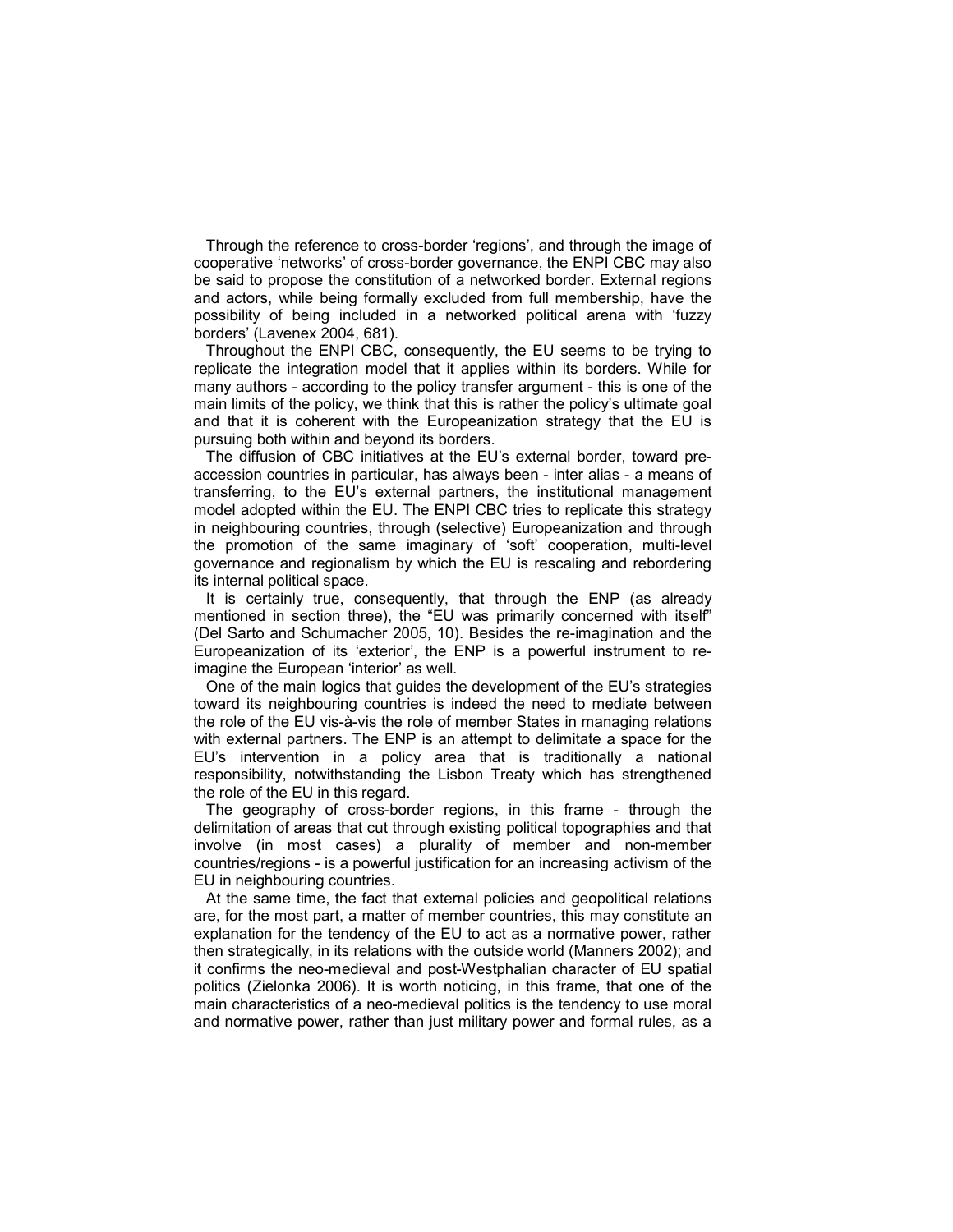legitimizing strategy and in order to define and to defend political borders (Ibid, 144).

That being said, the 'power' of geographical representation in supporting ideologies and political imaginations should be taken seriously into account (Anderson 1991). The role of geographical imaginaries in both allowing the visualization of geopolitical strategies, and in the mobilisation of political actors, is one of the main lessons learned from the history of political geography. The "territorial turn" that EU policies have undergone in the last few years demonstrates that the EU has learned this lesson.

It is essential, for the same existence of the EU as a political actor, that Europe is not defined as a "territory", but rather as an undefined "area" (Bialasiewicz et al. 2005, Walters 2006). The value of cross-border cooperation, in this frame, has more to do with the geographical imaginaries that it refers to, rather than with the effective achievements that it aims to realize (Celata and Coletti 2011). The geography of cross-border regions, per se, suggests a complex topology which is consistent with the spatial politics and with the institutional architecture that the EU is trying to materialize: a European political space that is not just the sum of the political space of its members, and that surely does not correspond to the space of modern territorial boundaries.

Whether or not the EU, or the ENP, is successful in proposing this (counter)imaginary is not an issue that we can definitively address in this article. The literature to which we referred to in the previous sections seem to suggest that it is not. But those are the terms upon which, in our opinion, an evaluation of the ENP CBC policy should be based. A more in-depth analysis of single CBC initiatives would be needed in order to confirm and enrich this evaluation.

## ACKNOWLEDGEMENT

We acknowledge the financial support of the European Union Seventh Framework Programme FP7/2007- 2013 under Grant Agreement n. 266920: EUROBORDERREGIONS. European Regions, EU External Borders and the Immediate Neighbours. Analysing Regional Development Options through Policies and Practices of Cross-Border Co-operation. The EC is not liable for any use that can be made on the information contained herein.

## **REFERENCES**

Anderson B. (1991). Imagined Communities, Verso, London-New York. Axford B. (2006). The Dialectic of Borders and Networks in Europe: Reviewing Topological Presuppositions, Comparative European Politics, 4(2-3), 160-182.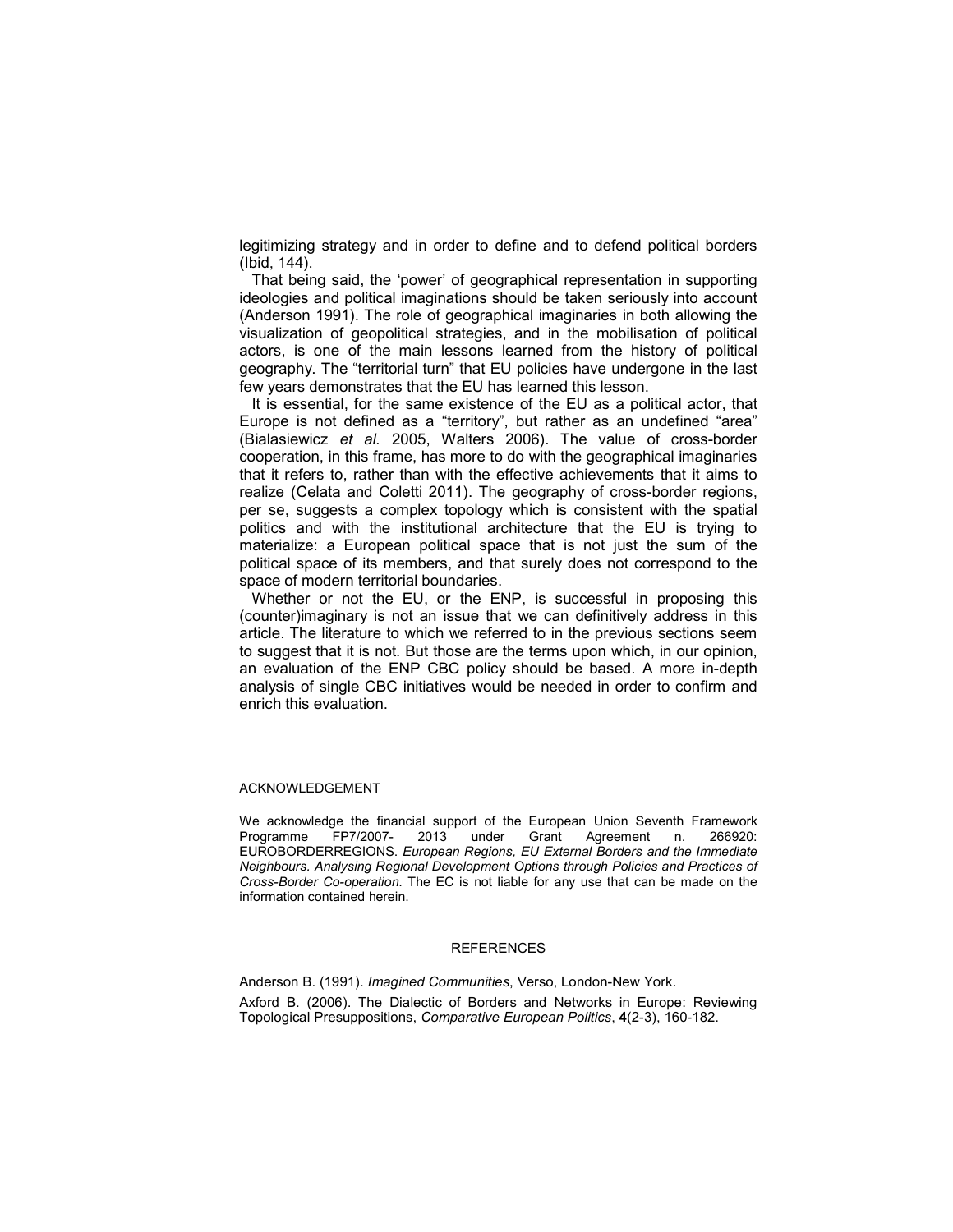Balibar E. (2009). Europe as borderland, *Environment and Planning D: Society and* Space, 27(2), 190-215.

Barbé et al. (2009). Drawing the Neighbours Closer ... to What? Explaining Emerging Patterns of Policy Convergence between the EU and its Neighbours, Cooperation and Conflict, 44(4), 378-399.

Beck U., Grande E. (2007). Cosmopolitan Europe, Polity Press, Cambridge.

Berg E., Ehin P. (2006). What kind of Border Regime is in the making? Towards a differentiated and uneven Border Strategy, Cooperation and Conflict, 41(1), 53-71.

Bialasiewicz L., Elden S., Painter J. (2005), The Constitution of EU Territory, Comparative European Politics, 3, 333–363.

Bialasiewicz L. et al. (2009), Interventions in the new political geographies of the European 'neighborhood', Political Geography, 28, 79–89.

Boeteldje F., Van Houtum H. (2011), Introduction to a Special Section and Brussels is Speaking: The Adverse Speech Geo-Politics of the European Union Towards its Neighbours, Geopolitics, 16(1), 121-145.

Celata F., Coletti R. (2011), Le funzioni narrative dei confini nelle politiche di cooperazione transfrontaliera in Europa, Rivista Geografica Italiana, 118(2), 219- 245.

Cremona M., Hillion C. (2006), L'Union fait la force? Potential and Limitations of the European Neighbourhood Policy as an Integrated EU Foreign and Security Policy, European University Institute Working Papers, n° 2006/39.

Del Sarto R., Schumacher T. (2005), From EMP to ENP: What's at Stake with the European Neighbourhood Policy towards the Southern Mediterranean?. European Foreign Affairs Review, 10(1), 17-38.

Delanty G. (2006), Borders in a Changing Europe: Dynamics of Openness and Closure, Comparative European Politics, 4(2-3), 183-202.

Diez T. (2006). The Paradoxes of Europe's Borders, Comparative European Politics, 4(2-3), 235-252.

Dimitrovova B. (2010), Cultural Bordering and Re-Bordering in the EU's Neighbourhood: Members, Strangers or Neighbours?, Journal of Contemporary European Studies, 18(4), 463-481.

Fekete L. (2005). The deportation Machine: Europe, Asylum and Human Rights, Race & Class, 47(1), 64-78

Gawrich A., Melnykovska I., Schweickert R. (2010), Neighbourhood Europeanization through ENPI: the case of Ukraine, Journal of Common Market Studies, 48(5), 1209-1235.

Gregory D. (2004), The Colonial Present: Afghanistan, Palestine, Iraq. Wiley-Blackwell, Oxford.

Kelley J. (2006), New Wine In Old Wineskins: Policy Adaptation In The European Neighbourhood Policy, Journal of Common Market Studies, 44(1), 29-55.

Kostadinova V. (2009), The Commission, ENP and Construction of Borders, Geopolitics, 14 (2), 235-255.

Kramsch O.T. (2011), Along the Borgesian Frontier: Excavating the Neighbourhood of 'Wider Europe', Geopolitics, 16 (1), 193-210.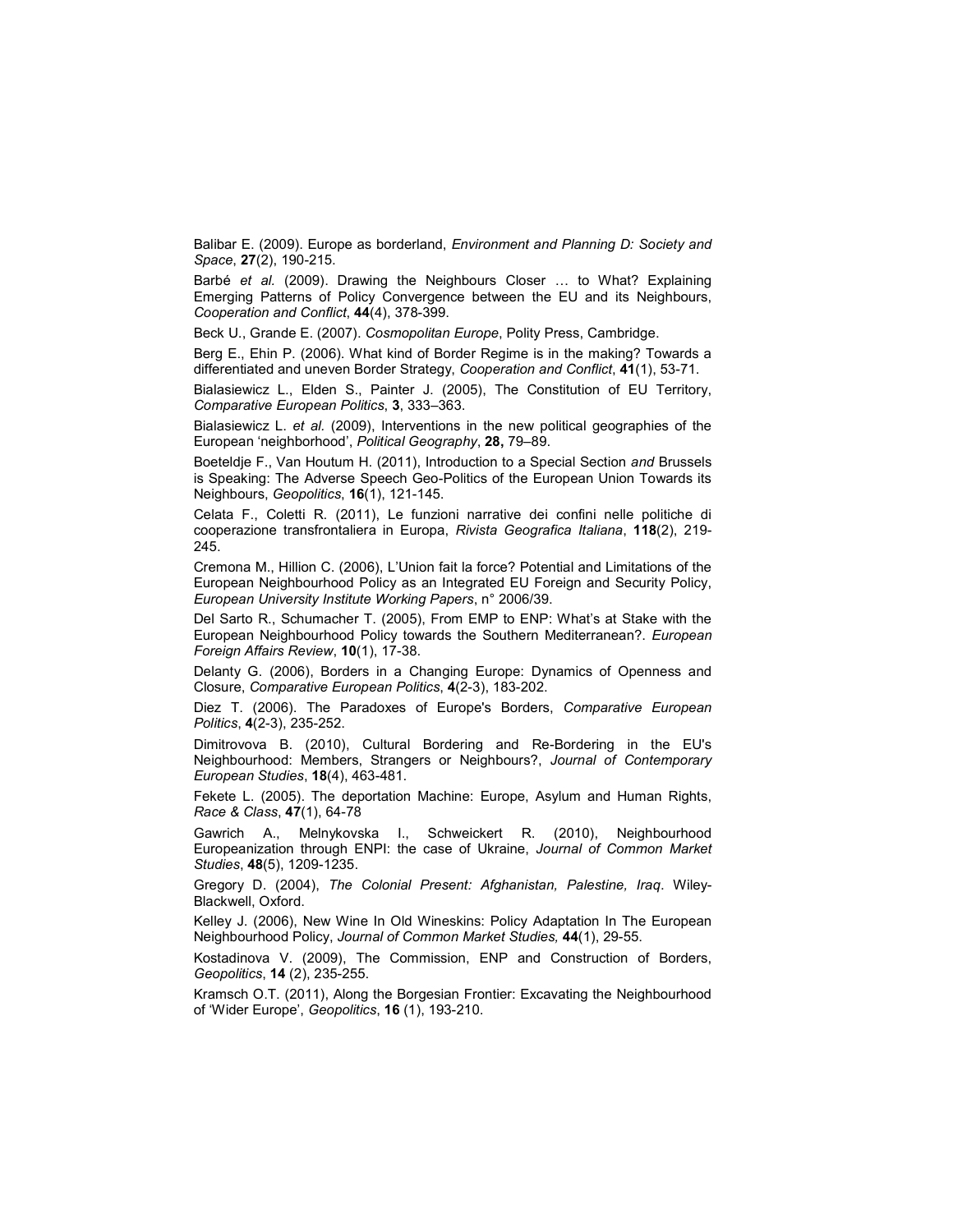Kramsch O.T. (2006) Transboundary Governamentality on Europe's Postcolonial Edge: The Cypriot Green Line" Comparative European Politics, 4(2-3), 289-307.

Lavenex S. (2008). A governance perspective on the European neighborhood policy: Integration beyond conditionality?, Journal of European Public Policy, 15(6), 938-955.

Lavenex S. (2004), EU external governance in wider Europe, Journal of European Public Policy, 11(4), 680–700.

Leitner H. (2004), The Politics of Scale and Networks of Spatial Connectivity: Transnational Interurban Networks and the Rescaling of Political Governance in Europe. In: Sheppard E., Mcmaster R.B. (eds), Scale & Geographic Inquiry. Nature Society and Method (pp. 236-255) Blackwell Publishing, Oxford

Lynch D. (2005), The Security Dimension of the European Neighbourhood Policy. The International Spectator, 1, 33-43.

Manners I. (2002). Normative Power Europe: A Contradiction in Terms?. Journal of Common Market Studies, 40, 235–58.

Moisio S. (2007), Redrawing the Map of Europe: Spatial Formation of the EU's Eastern Dimension, Geography Compass, 1(1), 82-102.

Mountz A. (2011). The enforcement archipelago: Detention, haunting, and asylum on islands, Political Geography, 30, 118-128.

O'Dowd L., Dimitrovova B. (2011), Promoting Civil Society Across the Borders of the EU Neighbourhood: Debates, Constraints and Opportunities, Geopolitics, 16(1), 176-192.

Paasi A. (2011). Borders, theory and the challenge of relational thinking. In: Johnson C. et al., Interventions on rethinking 'the border' in border studies. Political Geography , 30, 61-69

Peers S, Rogers N. (2006) EU Immigration and Asylum laws, Martinus Nijhoff, Amsterdam

Perkmann M. (2007), Construction of new territorial scales: a framework and case study of the EUREGIO cross border region, Regional Studies, 41(2), 253-266.

Perkmann M., Sum N. (2002). Globalization, Regionalization and Cross Border Regions, Palgrave Macmillan, London.

Popescu G. (2008), The conflicting logics of cross border reterritorialization: Geopolitics of Euroregions in Eastern Europe, Political Geography, 27, 418-438.

Scott W.S. (2011) Reflections on EU Geopolitics: Consolidation, Neighbourhood and Civil Society in the Reordering of European Space, Geopolitics, 16(1), 146-175.

Scott W.S., Liikanen I. (2010), Civil Society and the 'Neighbourhood' Europeanization through Cross-Border Cooperation?, Journal of European Integration, 32(5), 423-438.

Scott J., Van Houtum H. (2009), Reflections on EU territoriality and the 'bordering' of Europe. Political Geography, 28, 271-273.

Smith K. (2005) The outsiders. The European Neighbourhood Policy, International Affairs, 8(4), 757-773

Walters W. (2006), Rethinking Borders Beyond the State, Comparative European Politics, 4(2-3), 141-159,